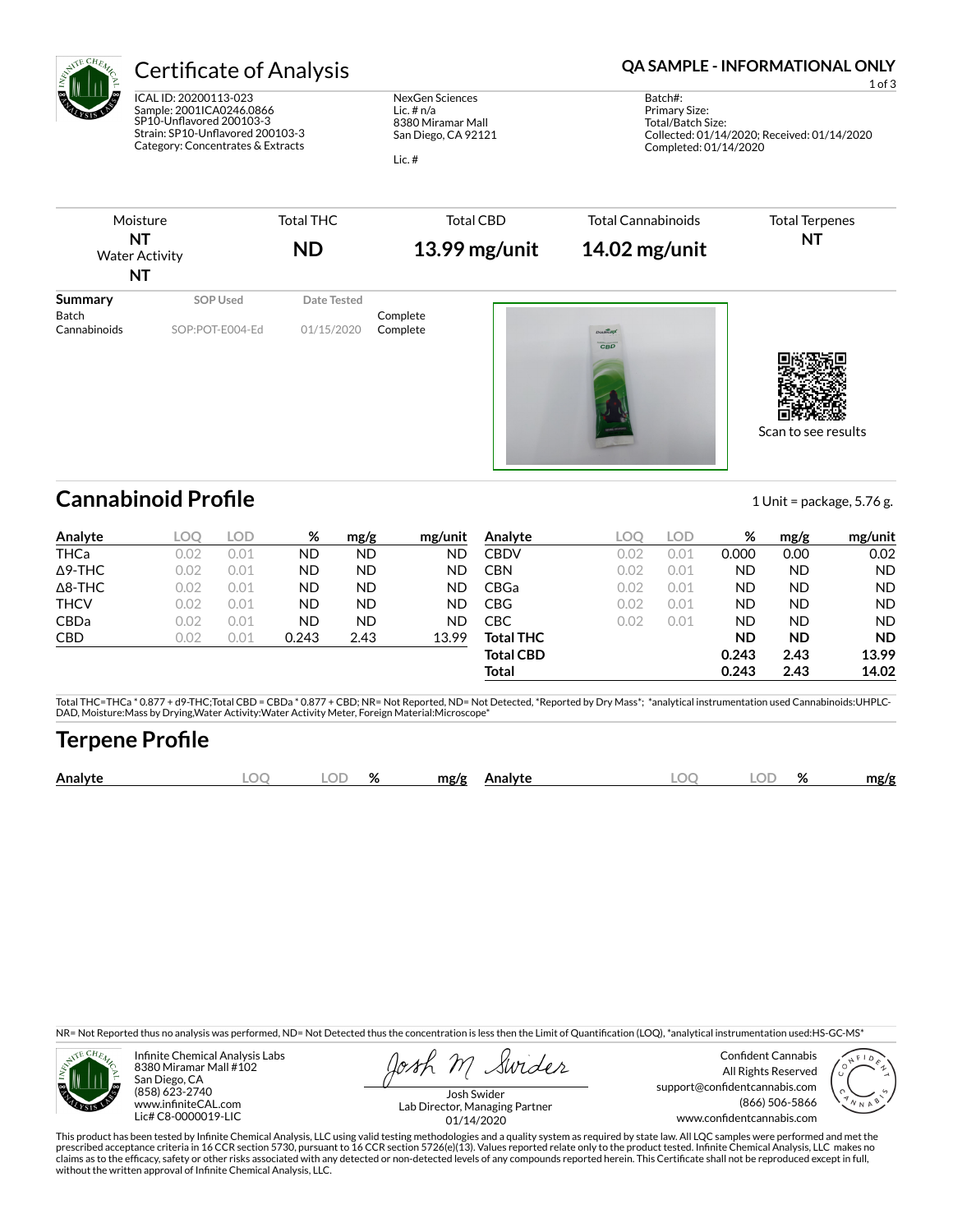| CHENT.<br>ā<br>щ.<br>c<br>с |
|-----------------------------|
|-----------------------------|

ICAL ID: 20200113-023 Sample: 2001ICA0246.0866 SP10-Unflavored 200103-3 Strain: SP10-Unflavored 200103-3 Category: Concentrates & Extracts

NexGen Sciences Lic. # n/a 8380 Miramar Mall San Diego, CA 92121

Lic. #

## Certificate of Analysis **Certificate of Analysis QA SAMPLE - INFORMATIONAL ONLY**

2 of 3

Batch#: Primary Size: Total/Batch Size: Collected: 01/14/2020; Received: 01/14/2020 Completed: 01/14/2020

### **Residual Solvent Analysis**

| Category 1 | OС<br>LOD. | Limit | Status | Category | OO | LOD | Limit. | Status | Category $\angle$ | <b>LOC</b> | .OF | ∟imit | Status |
|------------|------------|-------|--------|----------|----|-----|--------|--------|-------------------|------------|-----|-------|--------|
|            |            |       |        |          |    |     |        |        |                   |            |     |       |        |

NR= Not Reported thus no analysis was performed, ND= Not Detected thus the concentration is less then the Limit of Quantification (LOQ),\*analytical instrumentation used=HS-GC-MS\*

## **Heavy Metal Screening**

| $\sim$<br>∼<br>$\sim$ | <b>LOD</b> | Limit | status |
|-----------------------|------------|-------|--------|
|                       |            |       |        |

NR= Not Reported thus no analysis was performed, ND= Not Detected thus the concentration is less then the Limit of Quantification (LOQ), \*analytical instrumentation used:ICP-MS\*

## **Microbiological Screening**

| the contract of the contract of the contract of<br>чн |  |
|-------------------------------------------------------|--|
|                                                       |  |

ND=Not Detected; \*analytical instrumentation used:qPCR\*



Infinite Chemical Analysis Labs 8380 Miramar Mall #102 San Diego, CA (858) 623-2740 www.infiniteCAL.com Lic# C8-0000019-LIC

Josh M Swider

Confident Cannabis All Rights Reserved support@confidentcannabis.com (866) 506-5866 www.confidentcannabis.com



Josh Swider Lab Director, Managing Partner 01/14/2020

This product has been tested by Infinite Chemical Analysis, LLC using valid testing methodologies and a quality system as required by state law. All LQC samples were performed and met the prescribed acceptance criteria in 16 CCR section 5730, pursuant to 16 CCR section 5726(e)(13). Values reported relate only to the product tested. Infinite Chemical Analysis, LLC makes no<br>claims as to the efficacy, safety o without the written approval of Infinite Chemical Analysis, LLC.